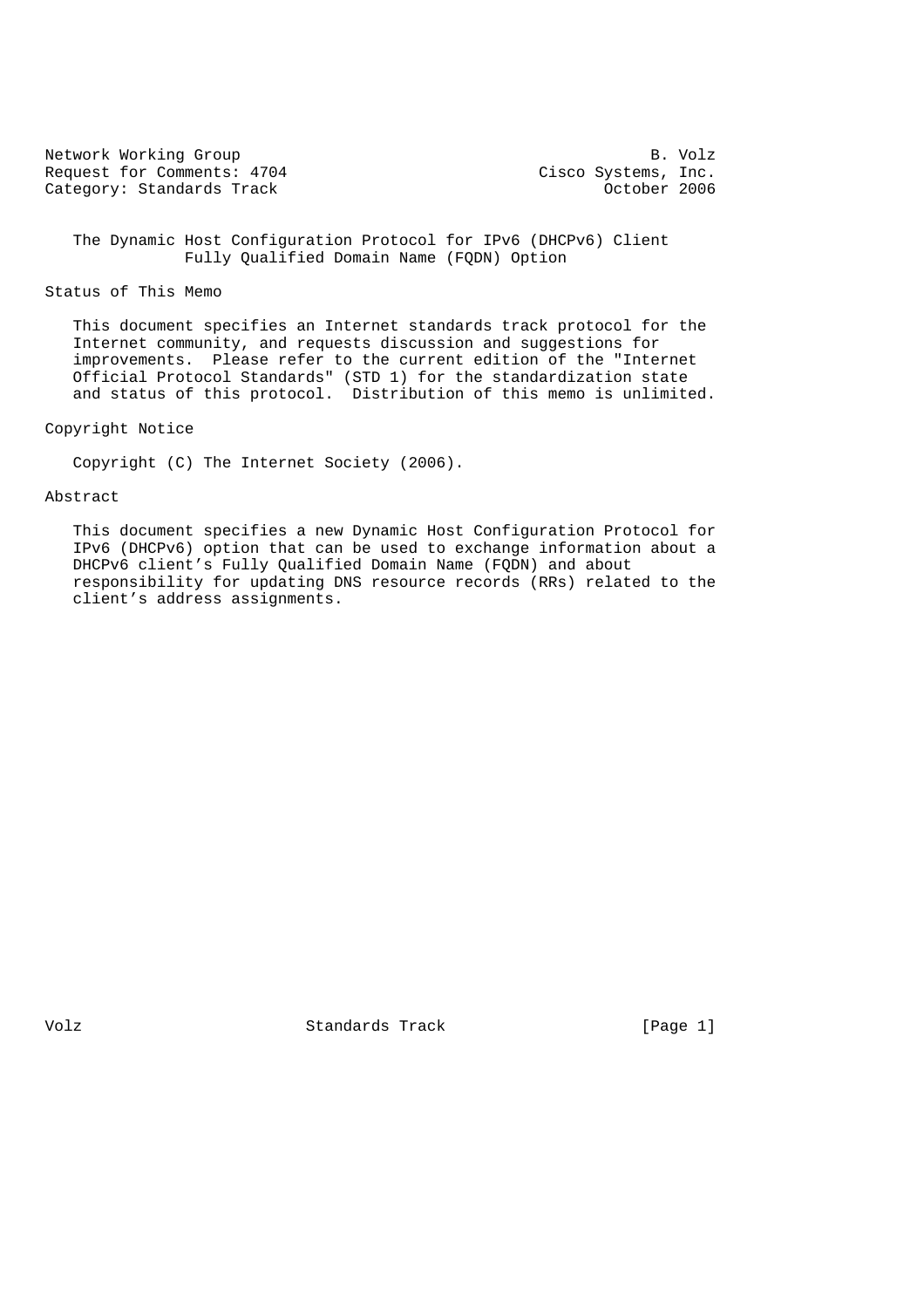# Table of Contents

| 2.             |                                           |
|----------------|-------------------------------------------|
| 3.             |                                           |
|                |                                           |
|                |                                           |
|                |                                           |
| $5 -$          |                                           |
|                |                                           |
|                |                                           |
|                |                                           |
|                | 5.4. Domain Name and DNS Update Issues  8 |
|                |                                           |
|                |                                           |
|                |                                           |
| 8 <sub>1</sub> |                                           |
| 9              |                                           |
|                |                                           |
|                |                                           |
|                |                                           |
|                |                                           |
|                |                                           |
|                |                                           |

Volz Standards Track [Page 2]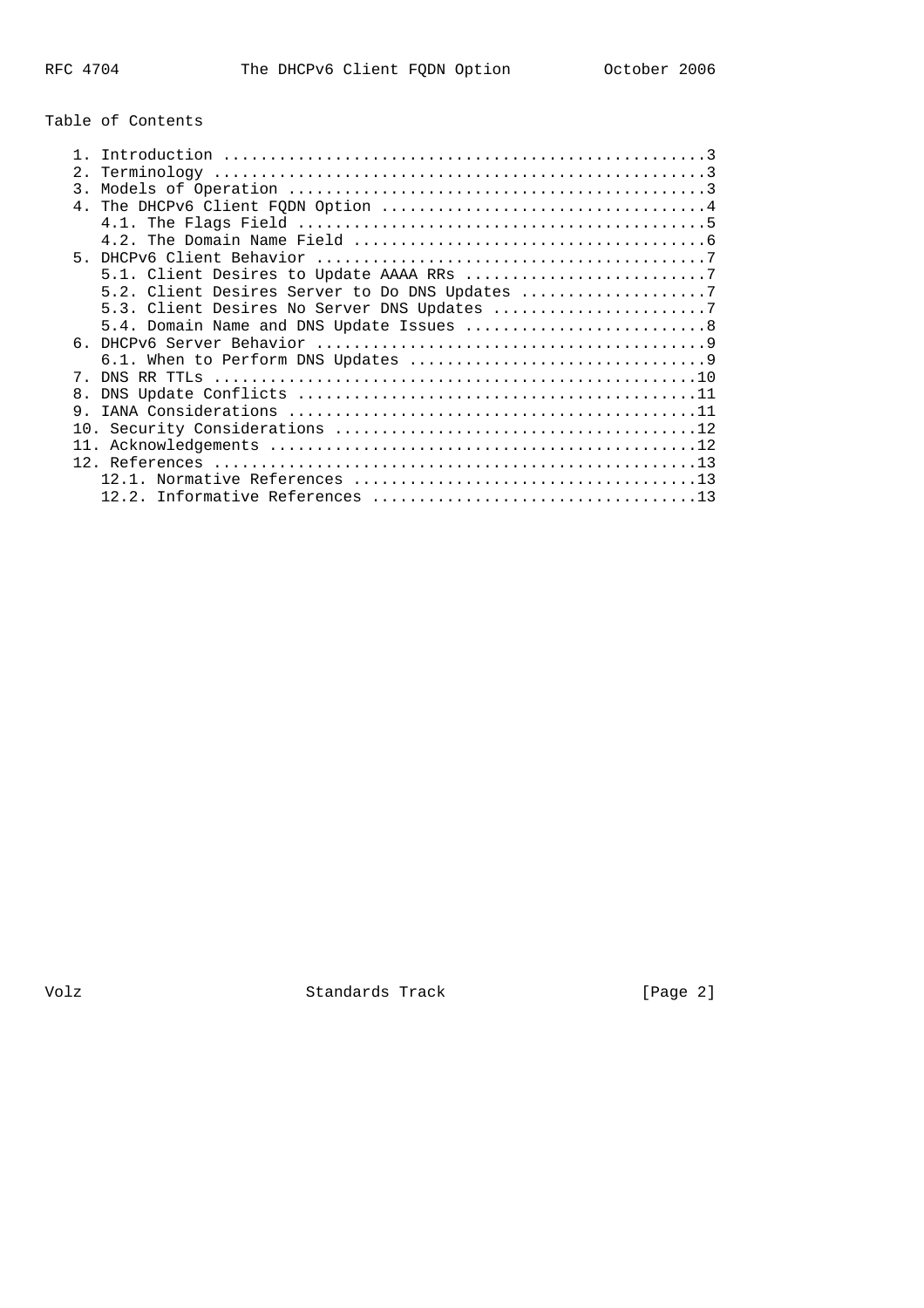#### 1. Introduction

 DNS ([2], [3]) maintains (among other things) the information about mapping between hosts' Fully Qualified Domain Names (FQDNs) [10] and IPv6 addresses assigned to the hosts. The information is maintained in two types of Resource Records (RRs): AAAA and PTR [12]. The DNS update specification [4] describes a mechanism that enables DNS information to be updated over a network.

 The Dynamic Host Configuration Protocol for IPv6 (DHCPv6) [5] provides a mechanism by which a host (a DHCPv6 client) can acquire certain configuration information, along with its stateful IPv6 address(es). This document specifies a new DHCPv6 option, the Client FQDN option, which can be used by DHCPv6 clients and servers to exchange information about the client's fully qualified domain name and about who has the responsibility for updating the DNS with the associated AAAA and PTR RRs.

#### 2. Terminology

 The key words "MUST", "MUST NOT", "REQUIRED", "SHALL", "SHALL NOT", "SHOULD", "SHOULD NOT", "RECOMMENDED", "MAY", and "OPTIONAL" in this document are to be interpreted as described in [1].

 Familiarity with the DNS Update protocol [4] and with DHCPv6 and its terminology, as defined in [5], is assumed.

3. Models of Operation

When a DHCPv6 client acquires an address, a site's administrator may desire that the AAAA RR for the client's FQDN and the PTR RR for the acquired address be updated. Therefore, two separate DNS update transactions may occur. Acquiring an address via DHCPv6 involves two entities: a DHCPv6 client and a DHCPv6 server. In principle, each of these entities could perform none, one, or both of the DNS update transactions. However, in practice, not all permutations make sense. The DHCPv6 Client FQDN option is primarily intended to operate in the following two cases:

- 1. DHCPv6 client updates the AAAA RR; DHCPv6 server updates the PTR RR.
- 2. DHCPv6 server updates both the AAAA and the PTR RRs.

 The only difference between these two cases is whether the FQDN-to- IPv6-address mapping is updated by a DHCPv6 client or by a DHCPv6 server. The IPv6-address-to-FQDN mapping is updated by a DHCPv6 server in both cases.

Volz **Standards Track** [Page 3]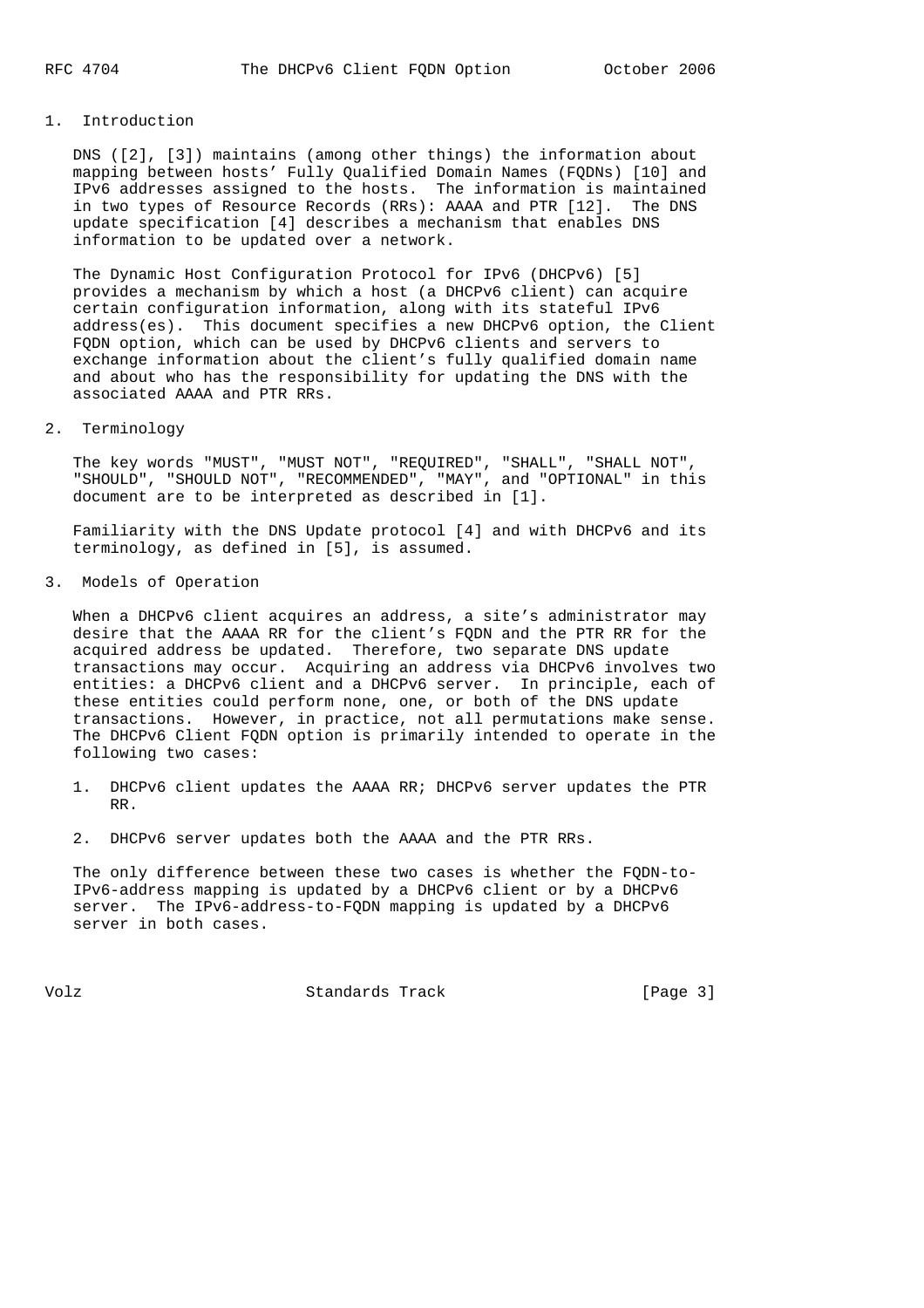The reason these two are important, while others are unlikely, has to do with authority over the respective DNS domain names. A DHCPv6 client may be given authority over mapping its own AAAA RRs, or that authority may be restricted to a server to prevent the client from listing arbitrary addresses or associating its addresses with arbitrary domain names. In all cases, the only reasonable place for the authority over the PTR RRs associated with the address is in the DHCPv6 server that allocates the address.

 Note: A third case is supported in which the client requests that the server perform no updates. However, this case is presumed to be rare because of the authority issues.

 In any case, whether a site permits all, some, or no DHCPv6 servers and clients to perform DNS updates into the zones that it controls is entirely a matter of local administrative policy. This document does not require any specific administrative policy and does not propose one. The range of possible policies is very broad, from sites where only the DHCPv6 servers have been given credentials that the DNS servers will accept, to sites where each individual DHCPv6 client has been configured with credentials that allow the client to modify its own domain name. Compliant implementations MAY support some or all of these possibilities. Furthermore, this specification applies only to DHCPv6 client and server processes: it does not apply to other processes that initiate DNS updates.

 This document describes a new DHCPv6 option that a client can use to convey all or part of its domain name to a DHCPv6 server. Site specific policy determines whether or not DHCPv6 servers use the names that clients offer, and what DHCPv6 servers do in cases where clients do not supply domain names.

4. The DHCPv6 Client FQDN Option

 To update the IPv6-address-to-FQDN mapping, a DHCPv6 server needs to know the FQDN of the client for the addresses for the client's IA\_NA bindings. To allow the client to convey its FQDN to the server, this document defines a new DHCPv6 option called "Client FQDN". The Client FQDN option also contains Flags that DHCPv6 clients and servers use to negotiate who does which updates.

The code for this option is 39. Its minimum length is 1 octet.

Volz **Standards Track** [Page 4]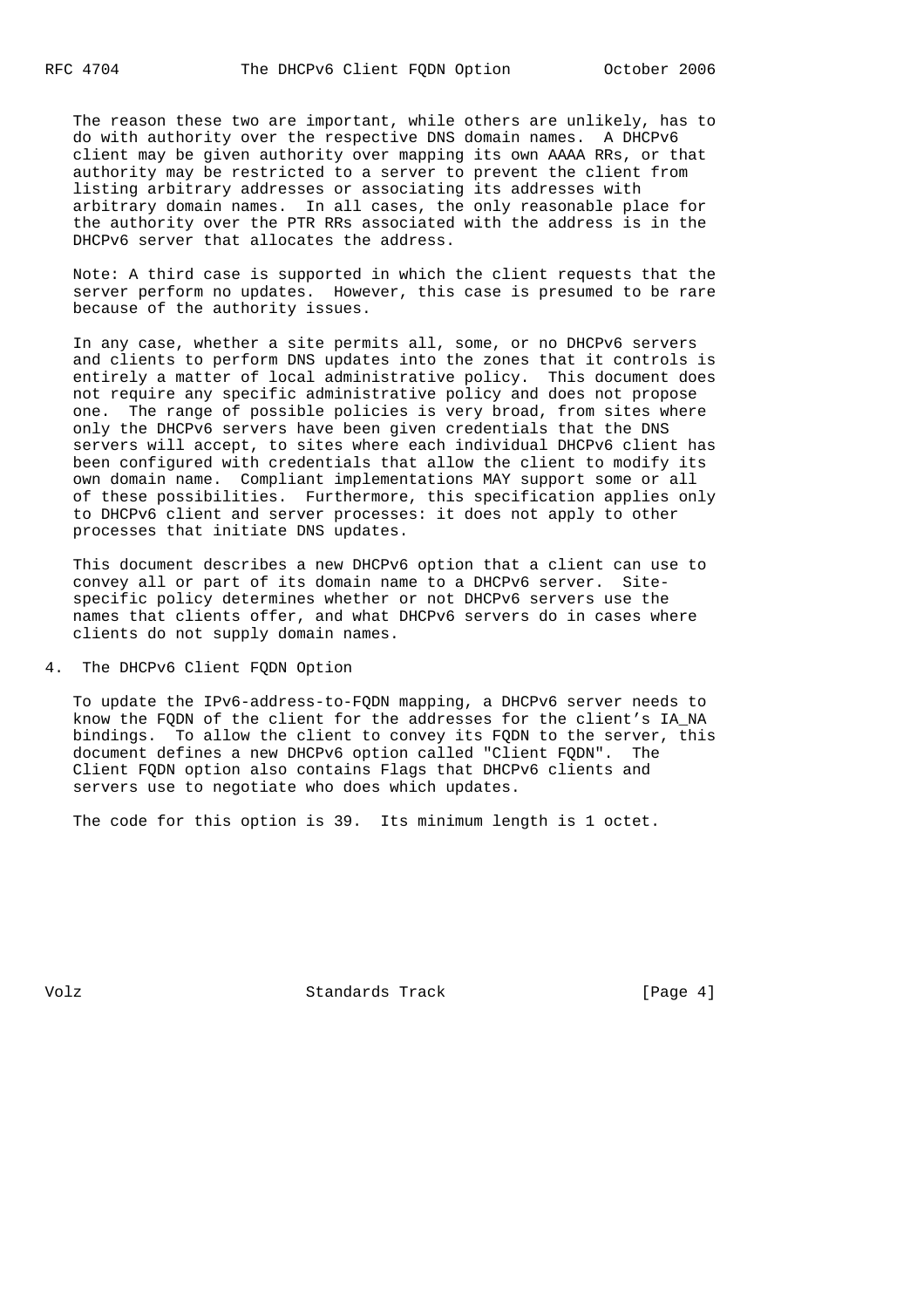The format of the DHCPv6 Client FQDN option is shown below:

 $0$  1 2 3 0 1 2 3 4 5 6 7 8 9 0 1 2 3 4 5 6 7 8 9 0 1 2 3 4 5 6 7 8 9 0 1 +-+-+-+-+-+-+-+-+-+-+-+-+-+-+-+-+-+-+-+-+-+-+-+-+-+-+-+-+-+-+-+-+ | OPTION\_FQDN | option-len | +-+-+-+-+-+-+-+-+-+-+-+-+-+-+-+-+-+-+-+-+-+-+-+-+-+-+-+-+-+-+-+-+ | flags | | +-+-+-+-+-+-+-+-+ | . . . domain-name . . . +-+-+-+-+-+-+-+-+-+-+-+-+-+-+-+-+-+-+-+-+-+-+-+-+-+-+-+-+-+-+-+-+ option-code OPTION\_CLIENT\_FQDN (39) option-len 1 + length of domain name flags flag bits used between client and server to negotiate who performs which updates domain-name the partial or fully qualified domain name (with length option-len - 1)

 The Client FQDN option MUST only appear in a message's options field and applies to all addresses for all IA NA bindings in the transaction.

#### 4.1. The Flags Field

The format of the Flags field is:

|                       | 0 1 2 3 4 5 6 7 |  |  |  |
|-----------------------|-----------------|--|--|--|
| +-+-+-+-+-+-+-+-+     |                 |  |  |  |
| $ $ MBZ $ N $ O $ S $ |                 |  |  |  |
| +-+-+-+-+-+-+-+-+     |                 |  |  |  |

 The "S" bit indicates whether the server SHOULD or SHOULD NOT perform the AAAA RR (FQDN-to-address) DNS updates. A client sets the bit to 0 to indicate that the server SHOULD NOT perform the updates and 1 to indicate that the server SHOULD perform the updates. The state of the bit in the reply from the server indicates the action to be taken by the server; if it is 1, the server has taken responsibility for AAAA RR updates for the FQDN.

Volz **Standards Track** [Page 5]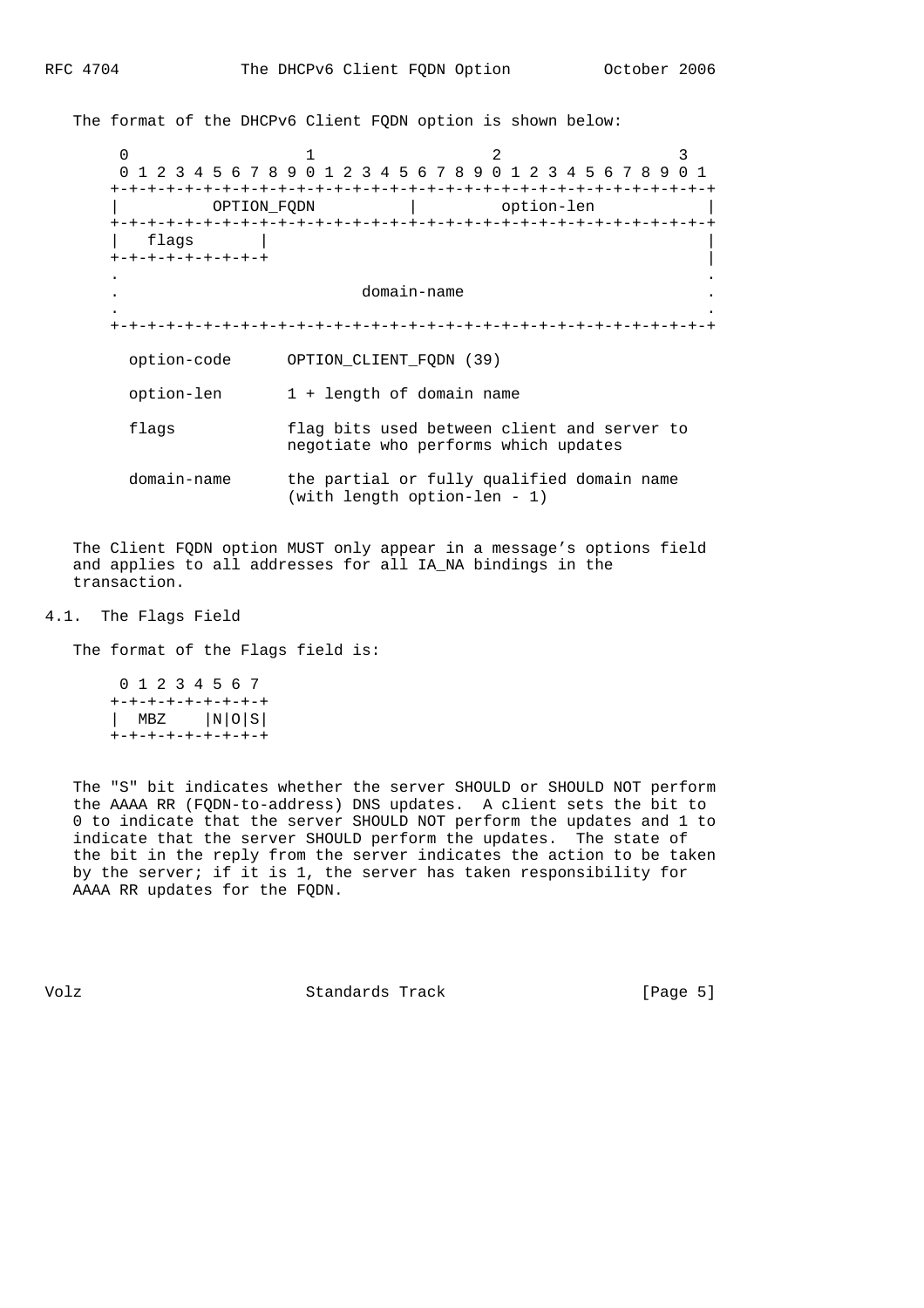The "O" bit indicates whether the server has overridden the client's preference for the "S" bit. A client MUST set this bit to 0. A server MUST set this bit to 1 if the "S" bit in its reply to the client does not match the "S" bit received from the client.

 The "N" bit indicates whether the server SHOULD NOT perform any DNS updates. A client sets this bit to 0 to request that the server SHOULD perform updates (the PTR RR and possibly the AAAA RR based on the "S" bit) or to 1 to request that the server SHOULD NOT perform any DNS updates. A server sets the "N" bit to indicate whether the server SHALL (0) or SHALL NOT (1) perform DNS updates. If the "N" bit is 1, the "S" bit MUST be 0.

 The remaining bits in the Flags field are reserved for future assignment. DHCPv6 clients and servers that send the Client FQDN option MUST clear the MBZ bits, and they MUST ignore these bits.

#### 4.2. The Domain Name Field

 The Domain Name part of the option carries all or part of the FQDN of a DHCPv6 client. The data in the Domain Name field MUST be encoded as described in Section 8 of [5]. In order to determine whether the FQDN has changed between message exchanges, the client and server MUST NOT alter the Domain Name field contents unless the FQDN has actually changed.

 A client MAY be configured with a fully qualified domain name or with a partial name that is not fully qualified. If a client knows only part of its name, it MAY send a name that is not fully qualified, indicating that it knows part of the name but does not necessarily know the zone in which the name is to be embedded.

 To send a fully qualified domain name, the Domain Name field is set to the DNS-encoded domain name including the terminating zero-length label. To send a partial name, the Domain Name field is set to the DNS-encoded domain name without the terminating zero-length label.

 A client MAY also leave the Domain Name field empty if it desires the server to provide a name.

 Servers SHOULD send the complete fully qualified domain name in Client FQDN options.

Volz **Standards Track** [Page 6]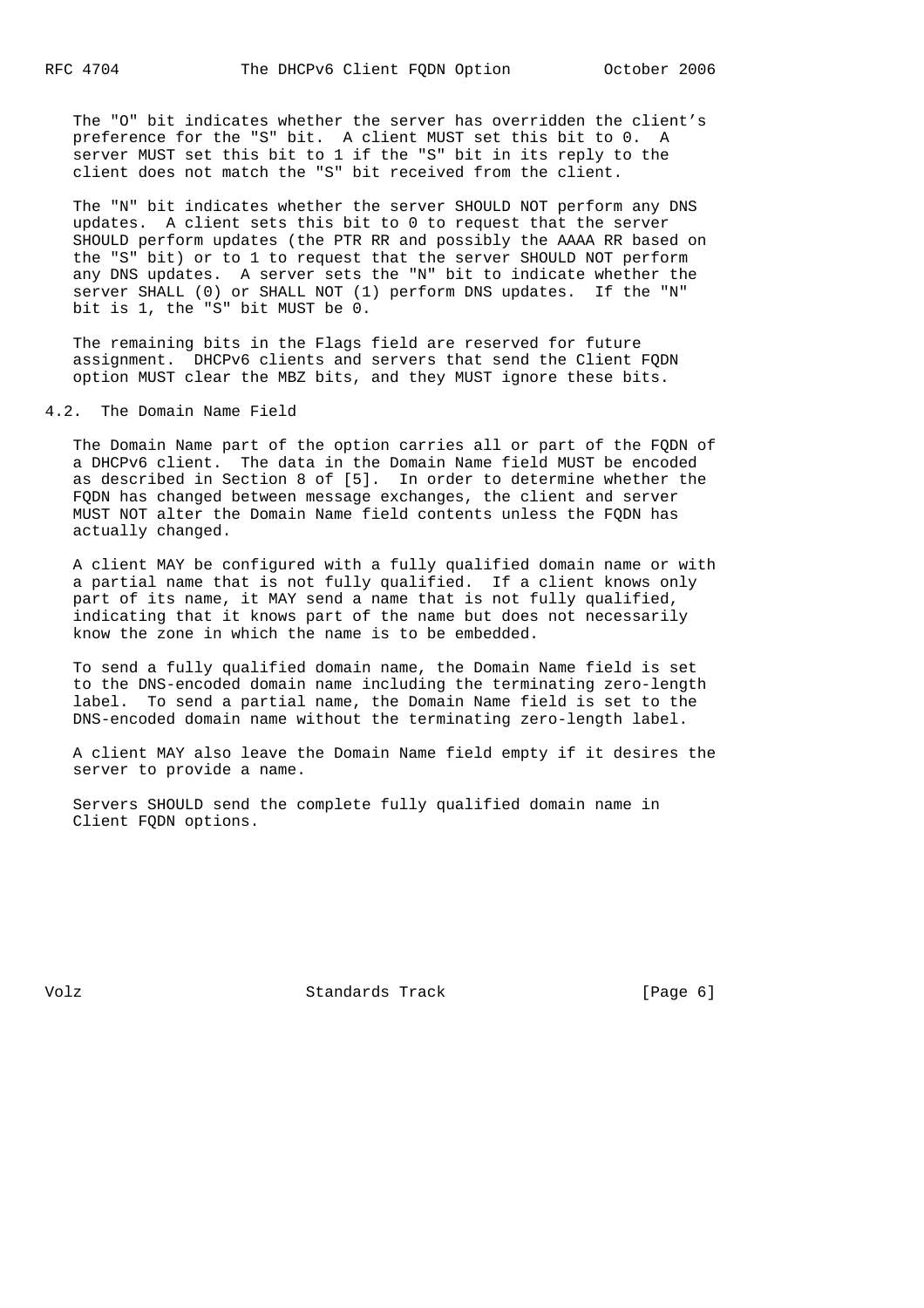## 5. DHCPv6 Client Behavior

 The following describes the behavior of a DHCPv6 client that implements the Client FQDN option.

 A client MUST only include the Client FQDN option in SOLICIT, REQUEST, RENEW, or REBIND messages.

 A client that sends the Client FQDN option MUST also include the option in the Option Request option if it expects the server to include the Client FQDN option in any responses.

#### 5.1. Client Desires to Update AAAA RRs

 If a client that owns/maintains its own FQDN wants to be responsible for updating the FQDN-to-IPv6-address mapping for the FQDN and address(es) used by the client, the client MUST include the Client FQDN option in the SOLICIT with Rapid Commit, REQUEST, RENEW, and REBIND message originated by the client. A client MAY choose to include the Client FQDN option in its SOLICIT messages. The "S", "O", and "N" bits in the Flags field in the option MUST be 0.

 Once the client's DHCPv6 configuration is completed (the client receives a REPLY message and successfully completes a final check on the parameters passed in the message), the client MAY originate an update for the AAAA RRs (associated with the client's FQDN) unless the server has set the "S" bit to 1. If the "S" is 1, the DHCPv6 client SHOULD NOT initiate an update for the name in the server's returned Client FQDN option Domain Name field. However, a DHCPv6 client that is explicitly configured with a FQDN MAY ignore the state of the "S" bit if the server's returned name matches the client's configured name.

### 5.2. Client Desires Server to Do DNS Updates

 A client can choose to delegate the responsibility for updating the FQDN-to-IPv6-address mapping for the FQDN and address(es) used by the client to the server. In order to inform the server of this choice, the client SHOULD include the Client FQDN option in its SOLICIT with Rapid Commit, REQUEST, RENEW, and REBIND messages and MAY include the Client FQDN option in its SOLICIT. The "S" bit in the Flags field in the option MUST be 1, and the "O" and "N" bits MUST be 0.

5.3. Client Desires No Server DNS Updates

 A client can choose to request that the server perform no DNS updates on its behalf. In order to inform the server of this choice, the client SHOULD include the Client FQDN option in its SOLICIT with

Volz **Standards Track** [Page 7]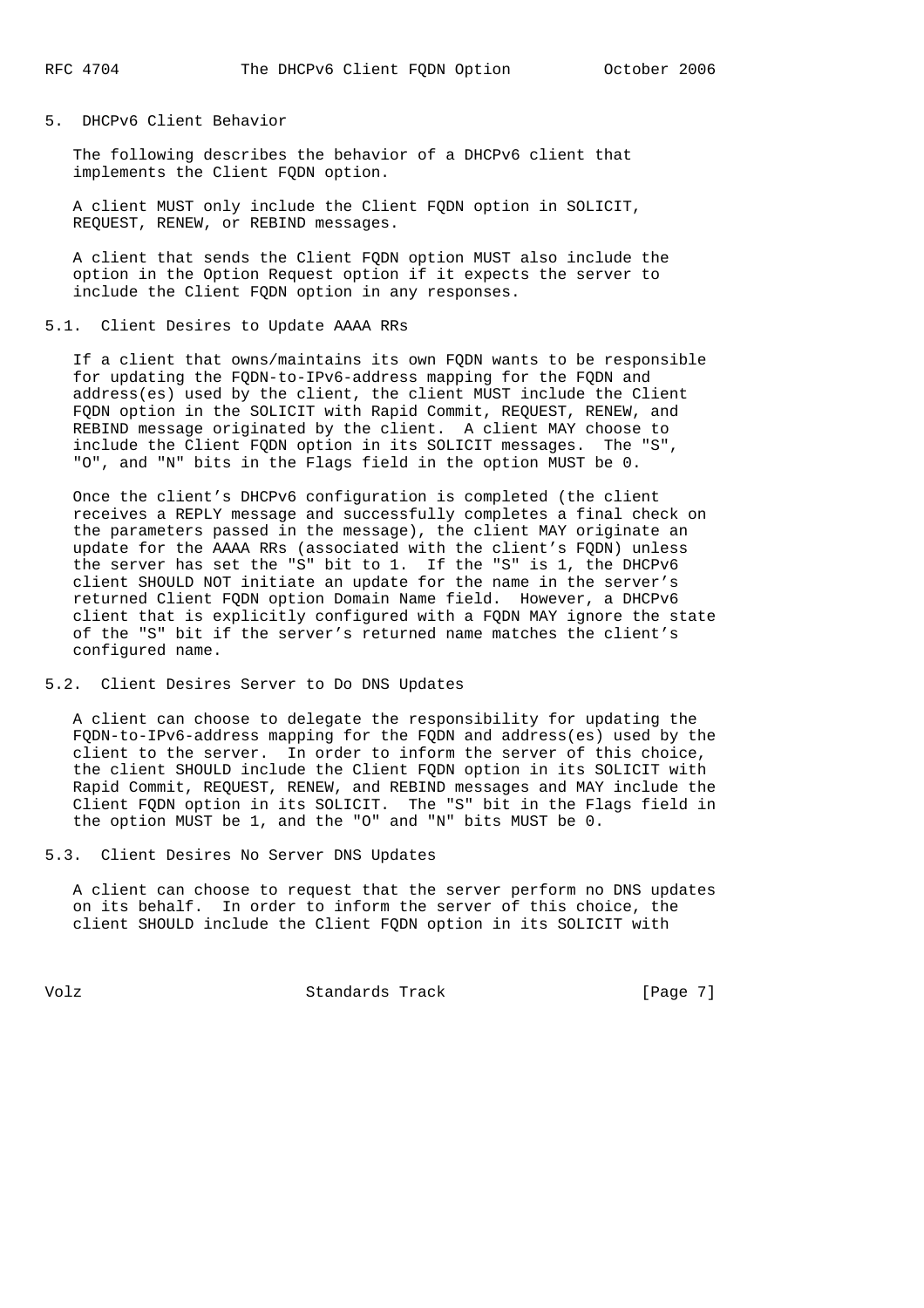Rapid Commit, REQUEST, RENEW, and REBIND messages and MAY include the Client FQDN option in its SOLICIT. The "N" bit in the Flags field in the option MUST be 1, and the "S" and "O" bits MUST be 0.

 Once the client's DHCPv6 configuration is completed (the client receives a REPLY message and successfully completes a final check on the parameters passed in the message), the client MAY originate its DNS updates provided the server's "N" bit is 1. If the server's "N" bit is 0, the server MAY perform the PTR RR updates; it MAY also perform the AAAA RR updates if the "S" bit is 1.

#### 5.4. Domain Name and DNS Update Issues

 As there is a possibility that the DHCPv6 server is configured to complete or replace a domain name that the client sends, the client MAY find it useful to send the Client FQDN option in its SOLICIT messages. If the DHCPv6 server returns different Domain Name data in its ADVERTISE message, the client could use that data in performing its own eventual AAAA RR update, or in forming the Client FQDN option that it sends in its subsequent messages. There is no requirement that the client send identical Client FQDN option data in its SOLICIT, REQUEST, RENEW, or REBIND messages. In particular, if a client has sent the Client FQDN option to its server, and the configuration of the client changes so that its notion of its domain name changes, it MAY send the new name data in a Client FQDN option when it communicates with the server again. This MAY cause the DHCPv6 server to update the name associated with the PTR records and, if the server updated the AAAA record representing the client, to delete that record and attempt an update for the client's current domain name.

 A client that delegates the responsibility for updating the FQDN-to- IPv6-address mapping to a server will not receive any indication (either positive or negative) from the server as to whether the server was able to perform the update. The client MAY use a DNS query to check whether the mapping is up to date. However, depending on the load on the DHCPv6 and DNS servers and the DNS propagation delays, the client can only infer success. If the information is not found to be up to date in DNS, the authoritative servers might not have completed the updates or zone transfers, or caching resolvers may yet have updated their caches.

 If a client releases an address prior to the expiration of the valid lifetime and the client is responsible for updating its AAAA RR, the client SHOULD delete the AAAA RR associated with the address before sending a RELEASE message. Similarly, if a client is responsible for updating its AAAA RRs, but is unable to renew the lifetimes for an address, the client SHOULD attempt to delete the AAAA RR before the

Volz **Standards Track** [Page 8]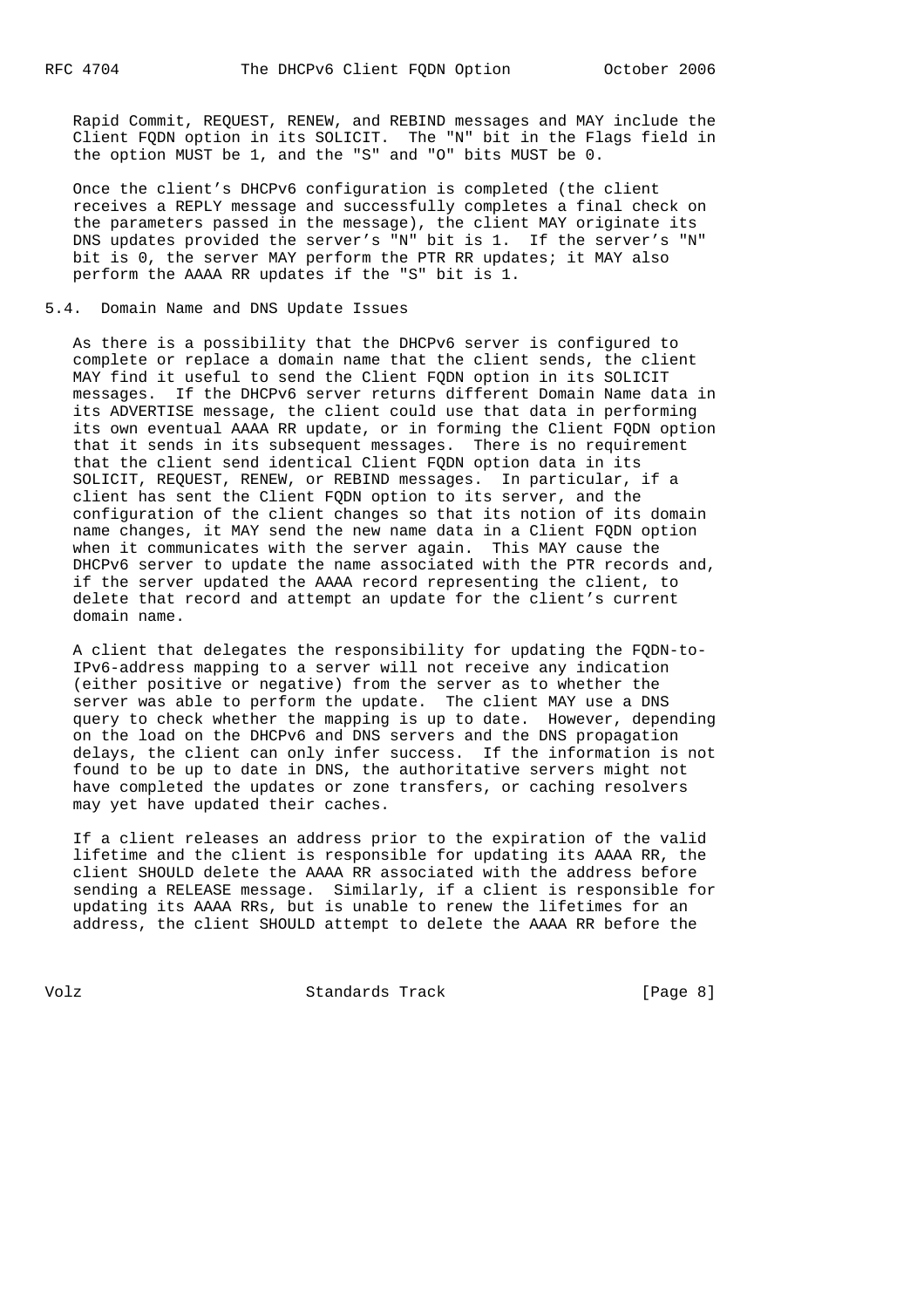lifetime on the address is no longer valid. A DHCPv6 client that has not been able to delete an AAAA RR that it added SHOULD attempt to notify its administrator, perhaps by emitting a log message.

 A client SHOULD NOT perform DNS updates to AAAA RRs for its non- Global Unicast addresses [7] or temporary addresses [6].

6. DHCPv6 Server Behavior

 The following describes the behavior of a DHCPv6 server that implements the Client FQDN option when the client's message includes the Client FQDN option.

 Servers MUST only include a Client FQDN option in ADVERTISE and REPLY messages if the client included a Client FQDN option and the Client FQDN option is requested by the Option Request option in the client's message to which the server is responding.

 The server examines its configuration and the Flag bits in the client's Client FQDN option to determine how to respond:

- o The server sets to 0 the "S", "O", and "N" bits in its copy of the option it will return to the client.
- o If the client's "N" bit is 1 and the server's configuration allows it to honor the client's request for no server-initiated DNS updates, the server sets the "N" bit to 1.
- o Otherwise, if the client's "S" bit is 1 and the server's configuration allows it to honor the client's request for the server to initiate AAAA RR DNS updates, the server sets the "S" to 1. If the server's "S" bit does not match the client's "S" bit, the server sets the "O" bit to 1.

 The server MAY be configured to use the name supplied in the client's Client FQDN option, or it MAY be configured to modify the supplied name or to substitute a different name. The server SHOULD send its notion of the complete FQDN for the client in the Domain Name field. The server MAY simply copy the Domain Name field from the Client FQDN option that the client sent to the server.

6.1. When to Perform DNS Updates

 The server SHOULD NOT perform any DNS updates if the "N" bit is 1 in the Flags field of the Client FQDN option in the REPLY messages (to be) sent to the client. However, the server SHOULD delete any RRs that it previously added via DNS updates for the client.

Volz Standards Track [Page 9]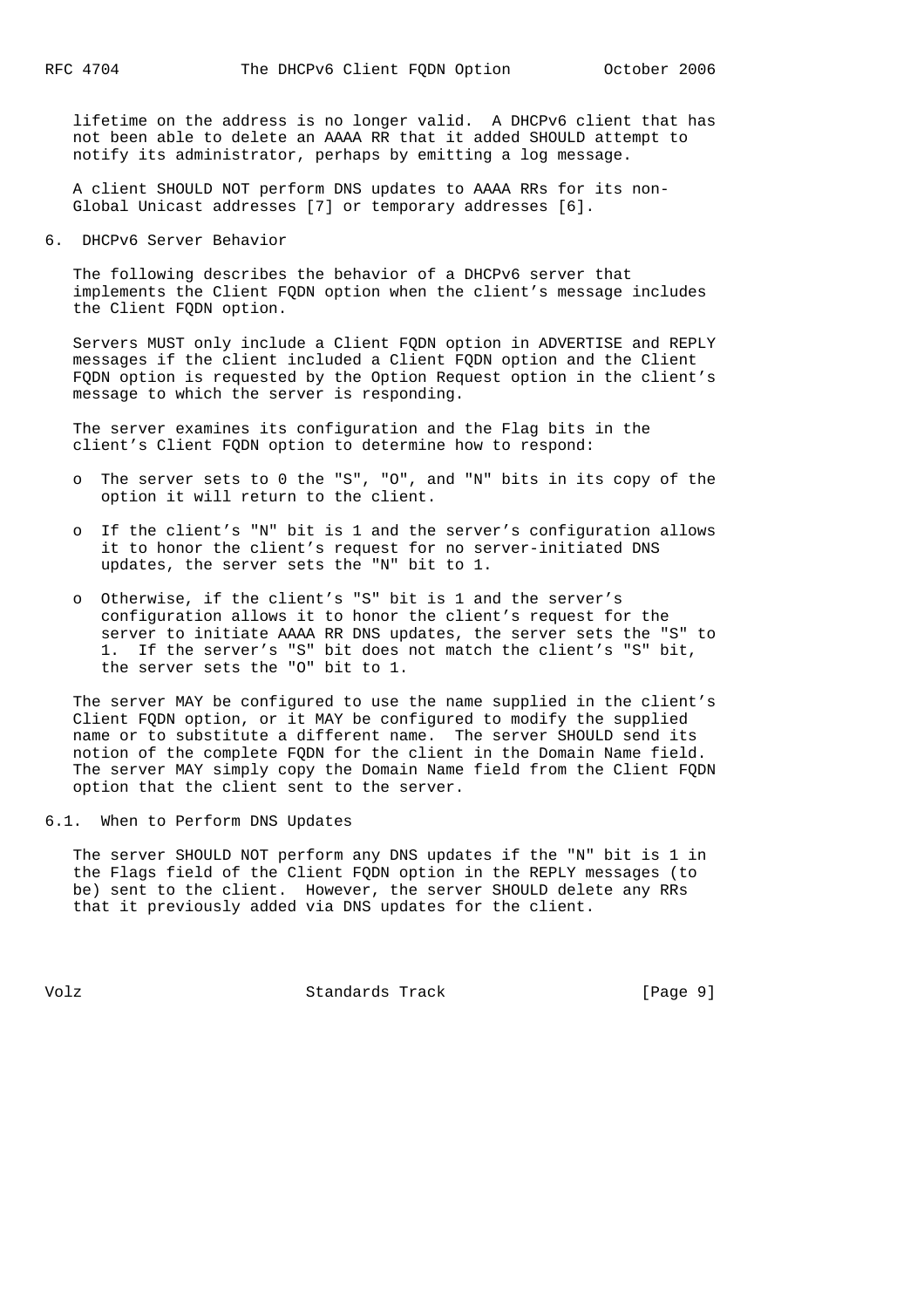The server MAY perform the PTR RR DNS update (unless the "N" bit is 1).

 The server MAY perform the AAAA RR DNS update if the "S" bit is 1 in the Flags field of the Client FQDN option in the REPLY message (to be) sent to the client.

 The server MAY perform these updates even if the client's message did not carry the Client FQDN option. The server MUST NOT initiate DNS updates when responding with an ADVERTISE message to the client.

 The server MAY complete its DNS updates (PTR RR or PTR and AAAA RR) before or after sending the REPLY message to the client.

 If the server's AAAA RR DNS update does not complete until after the server has replied to the DHCPv6 client, the server's interaction with the DNS server MAY cause the DHCPv6 server to change the domain name that it associates with the client. This can occur, for example, if the server detects and resolves a domain-name conflict [8]. In such cases, the domain name that the server returns to the DHCPv6 client would change between two DHCPv6 exchanges.

 If the server previously performed DNS updates for the client and the client's information has not changed, the server MAY skip performing additional DNS updates.

 When a server receives a RELEASE or DECLINE for an address, detects that the valid lifetime on an address that the server bound to a client has expired, or terminates a binding on an address prior to the binding's expiration time (for instance, by sending a REPLY with a zero valid lifetime for an address), the server SHOULD delete any PTR RR that it associated with the address via DNS update. In addition, if the server took responsibility for AAAA RRs, the server SHOULD also delete the AAAA RR.

7. DNS RR TTLs

 RRs associated with DHCP clients may be more volatile than statically configured RRs. DHCP clients and servers that perform dynamic updates should attempt to specify resource record TTLs that reflect this volatility, in order to minimize the possibility that answers to DNS queries will return records that refer to DHCP IP address assignments that have expired or been released.

 The coupling among primary, secondary, and caching DNS servers is 'loose'; that is a fundamental part of the design of the DNS. This looseness makes it impossible to prevent all possible situations in which a resolver may return a record reflecting a DHCP-assigned IP

Volz Standards Track [Page 10]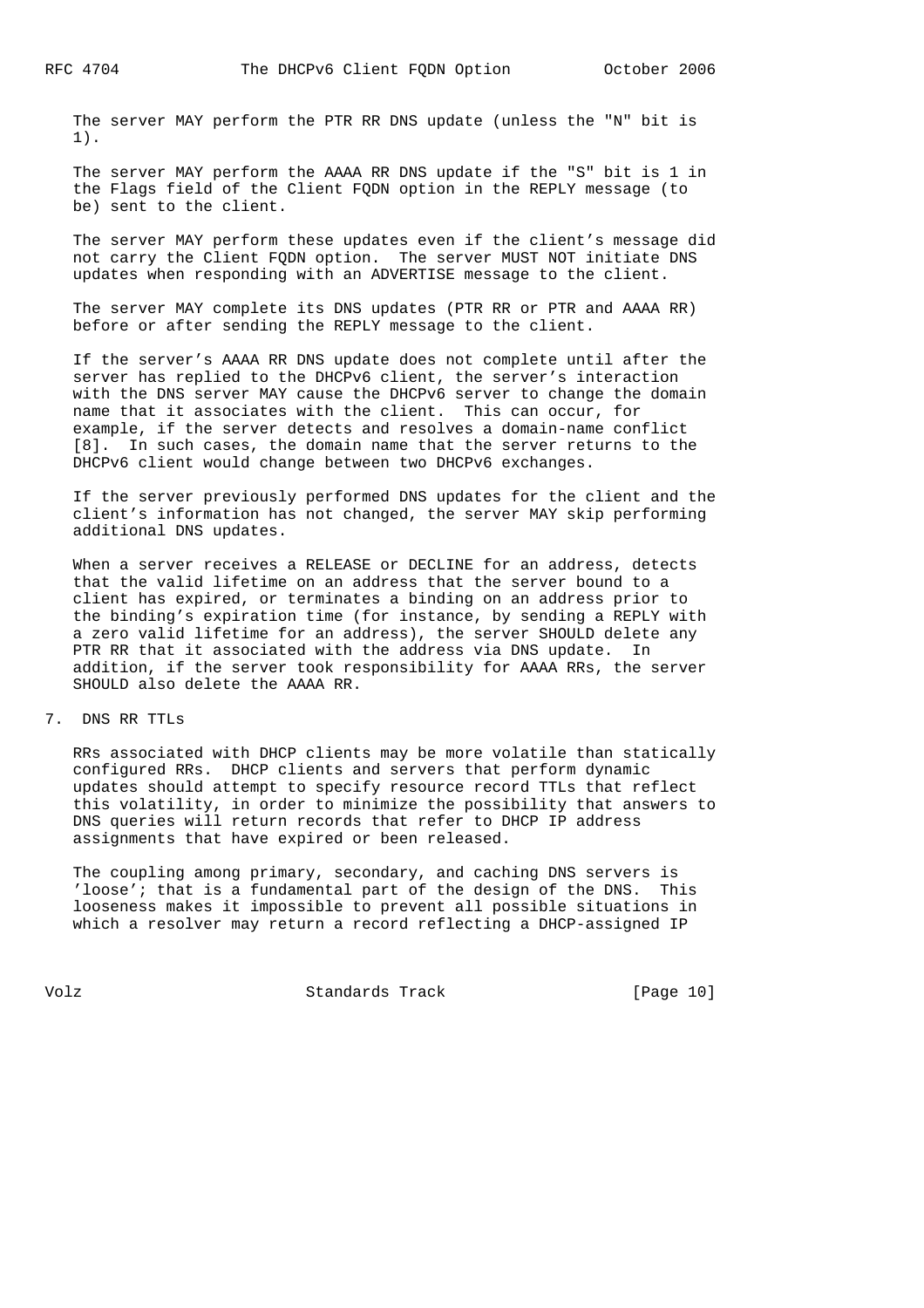address that has expired or been released. In deployment, this rarely, if ever, represents a significant problem. Most DHCP-managed clients are infrequently looked up by name in the DNS, and the deployment of IXFR [13] and NOTIFY [14] can reduce the latency between updates and their visibility at secondary servers.

 We suggest these basic guidelines for implementers. In general, the TTLs for RRs added as a result of DHCP IP address assignment activity SHOULD be less than the initial lifetime. The RR TTL on a DNS record added SHOULD NOT exceed 1/3 of the lifetime, but SHOULD NOT be less than 10 minutes. We recognize that individual administrators will have varying requirements: DHCP servers and clients SHOULD allow administrators to configure TTLs and upper and lower bounds on the TTL values, either as an absolute time interval or as a percentage of the lease lifetime.

 While clients and servers MAY update the TTL of the records as the lifetime is about to expire, there is no requirement that they do so as this puts additional load on the DNS system with likely little benefit.

### 8. DNS Update Conflicts

 This document does not resolve how a DHCPv6 client or server prevent name conflicts. This document addresses only how a DHCPv6 client and server negotiate the fully qualified domain name and who will perform the DNS updates.

 Implementers of this work will need to consider how name conflicts will be prevented. If a DNS updater needs a security token in order to successfully perform DNS updates on a specific name, name conflicts can only occur if multiple updaters are given a security token for that name. Or, if the fully qualified domains are based on the specific address bound to a client, conflicts will not occur. Or, a name conflict resolution technique as described in "Resolving Name Conflicts" [8]) SHOULD be used.

#### 9. IANA Considerations

 The IANA has assigned DHCPv6 option code 39 for the Client FQDN option.

Volz **Standards Track** [Page 11]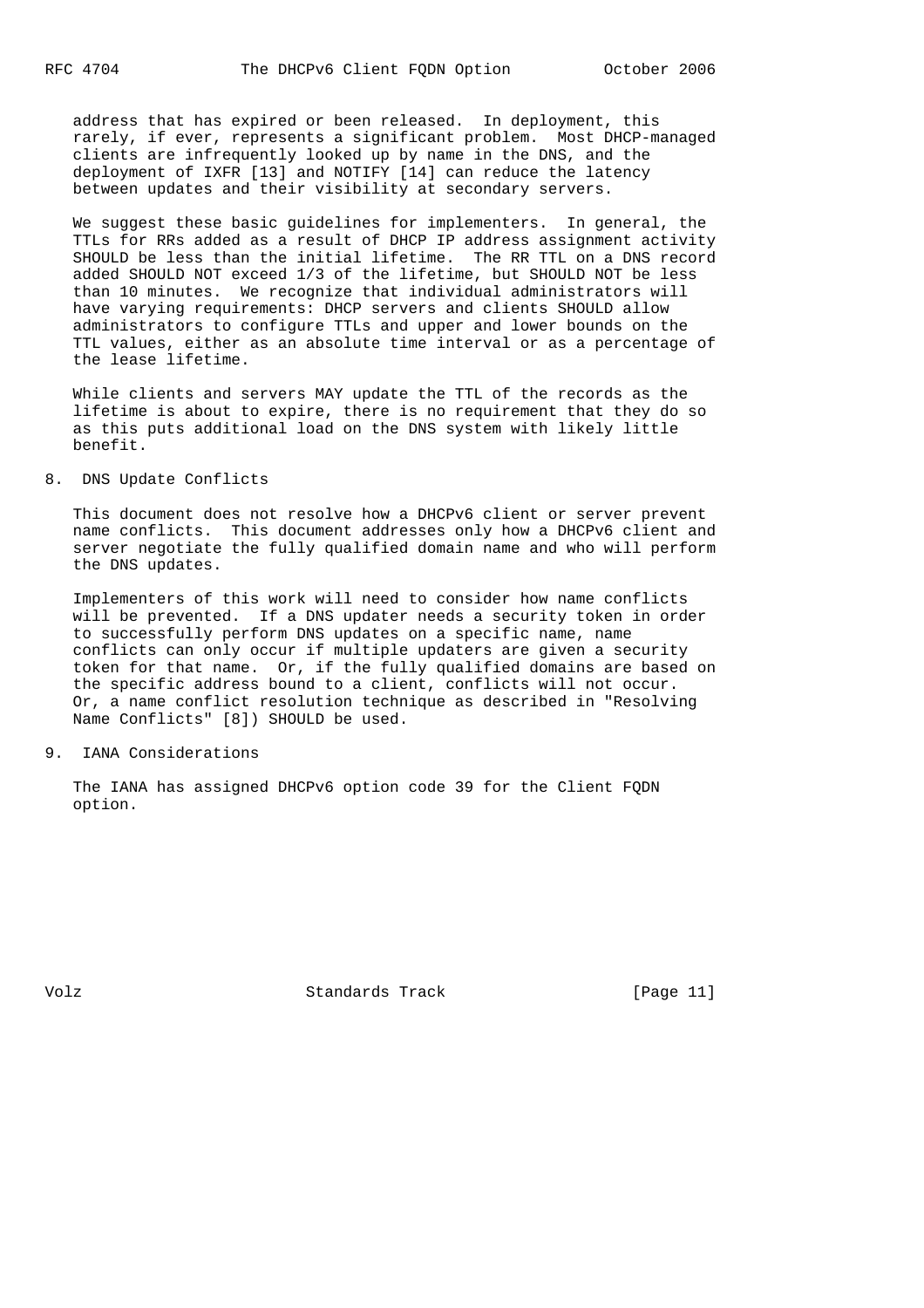# 10. Security Considerations

 Unauthenticated updates to the DNS can lead to tremendous confusion, through malicious attack or through inadvertent misconfiguration. Administrators need to be wary of permitting unsecured DNS updates to zones that are exposed to the global Internet. Both DHCPv6 clients and servers SHOULD use some form of update request origin authentication procedure (e.g., Secure DNS Dynamic Update [11]) when performing DNS updates.

 Whether a DHCPv6 client is responsible for updating an FQDN-to-IPv6 address mapping or whether this is the responsibility of the DHCPv6 server is a site-local matter. The choice between the two alternatives is likely based on the security model that is used with the DNS update protocol (e.g., only a client may have sufficient credentials to perform updates to the FQDN-to-IPv6-address mapping for its FQDN).

 Whether a DHCPv6 server is always responsible for updating the FQDN to-IPv6-address mapping (in addition to updating the IPv6-to-FQDN mapping), regardless of the wishes of an individual DHCPv6 client, is also a site-local matter. The choice between the two alternatives is likely based on the security model that is being used with DNS updates. In cases where a DHCPv6 server is performing DNS updates on behalf of a client, the DHCPv6 server SHOULD be sure of the DNS name to use for the client, and of the identity of the client.

 Depending on the presence of or type of authentication used with the Authentication option, a DHCPv6 server may not have much confidence in the identities of its clients. There are many ways for a DHCPv6 server to develop a DNS name to use for a client, but only in certain circumstances will the DHCPv6 server know for certain the identity of the client.

 It is critical to implement proper conflict resolution, and the security considerations of conflict resolution apply [8].

# 11. Acknowledgements

 Many thanks to Mark Stapp and Yakov Rekhter, as this document is based on the DHCPv4 Client FQDN option [9], and to Ralph Droms, Ted Lemon, Josh Littlefield, Kim Kinnear, Pekka Savola, and Mark Stapp for their review and comments.

Volz **Standards Track** [Page 12]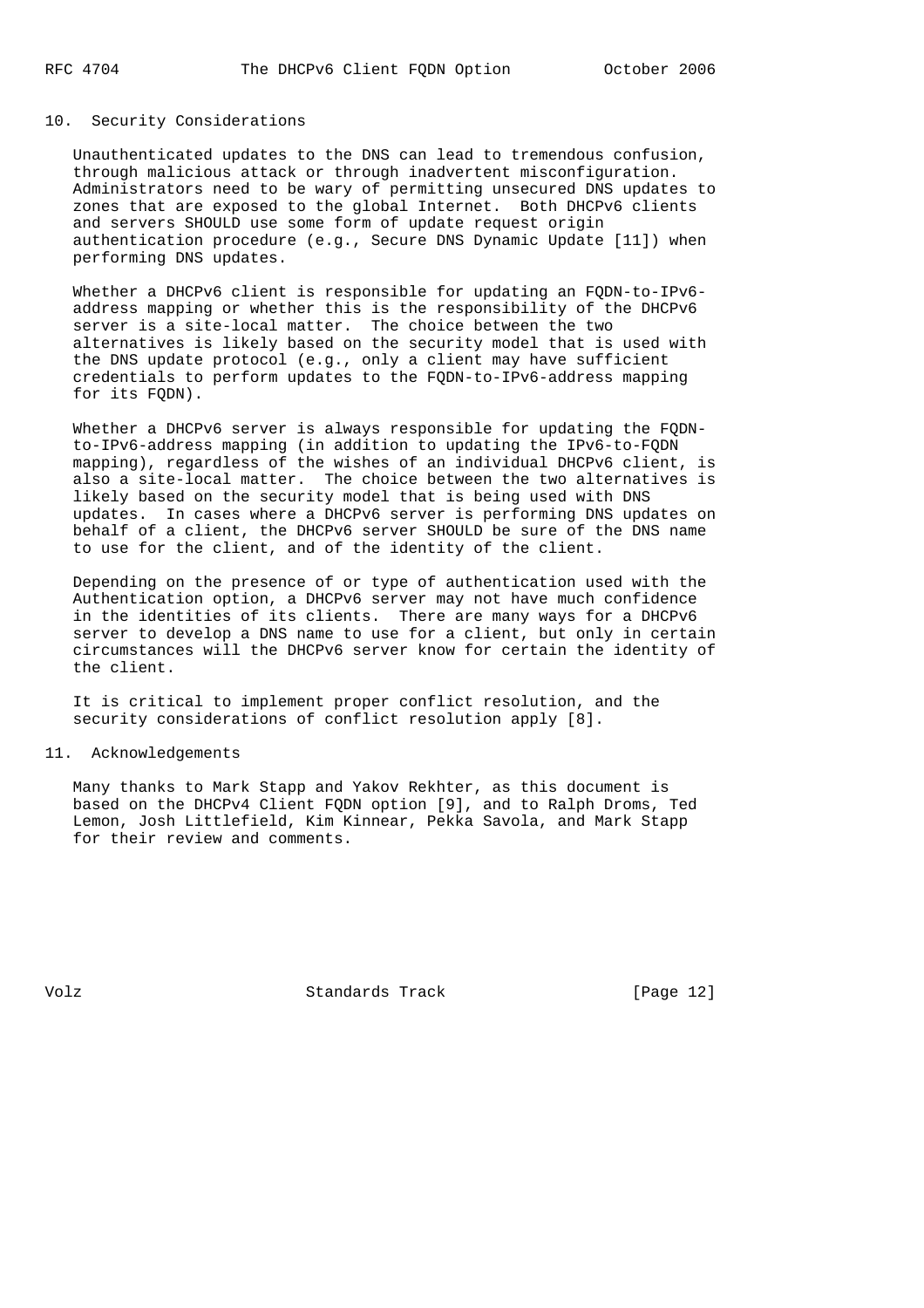# 12. References

- 12.1. Normative References
	- [1] Bradner, S., "Key words for use in RFCs to Indicate Requirement Levels", BCP 14, RFC 2119, March 1997.
	- [2] Mockapetris, P., "Domain names concepts and facilities", STD 13, RFC 1034, November 1987.
	- [3] Mockapetris, P., "Domain names implementation and specification", STD 13, RFC 1035, November 1987.
	- [4] Vixie, P., Thomson, S., Rekhter, Y., and J. Bound, "Dynamic Updates in the Domain Name System (DNS UPDATE)", RFC 2136, April 1997.
	- [5] Droms, R., Bound, J., Volz, B., Lemon, T., Perkins, C., and M. Carney, "Dynamic Host Configuration Protocol for IPv6 (DHCPv6)", RFC 3315, July 2003.
	- [6] Narten, T. and R. Draves, "Privacy Extensions for Stateless Address Autoconfiguration in IPv6", RFC 3041, January 2001.
	- [7] Hinden, R. and S. Deering, "IP Version 6 Addressing Architecture", RFC 4291, February 2006.
	- [8] Stapp, M. and B. Volz, "Resolution of Fully Qualified Domain Name (FQDN) Conflicts among Dynamic Host Configuration Protocol (DHCP) Clients", RFC 4703, October 2006.
- 12.2. Informative References
	- [9] Stapp, M., Volz, B., and Y. Rekhter, "The Dynamic Host Configuration Protocol (DHCP) Client Fully Qualified Domain Name (FQDN) Option", RFC 4702, October 2006.
	- [10] Marine, A., Reynolds, J., and G. Malkin, "FYI on Questions and Answers - Answers to Commonly asked "New Internet User" Questions", FYI 4, RFC 1594, March 1994.
	- [11] Wellington, B., "Secure Domain Name System (DNS) Dynamic Update", RFC 3007, November 2000.
	- [12] Thomson, S., Huitema, C., Ksinant, V., and M. Souissi, "DNS Extensions to Support IP Version 6", RFC 3596, October 2003.

Volz **Standards Track** [Page 13]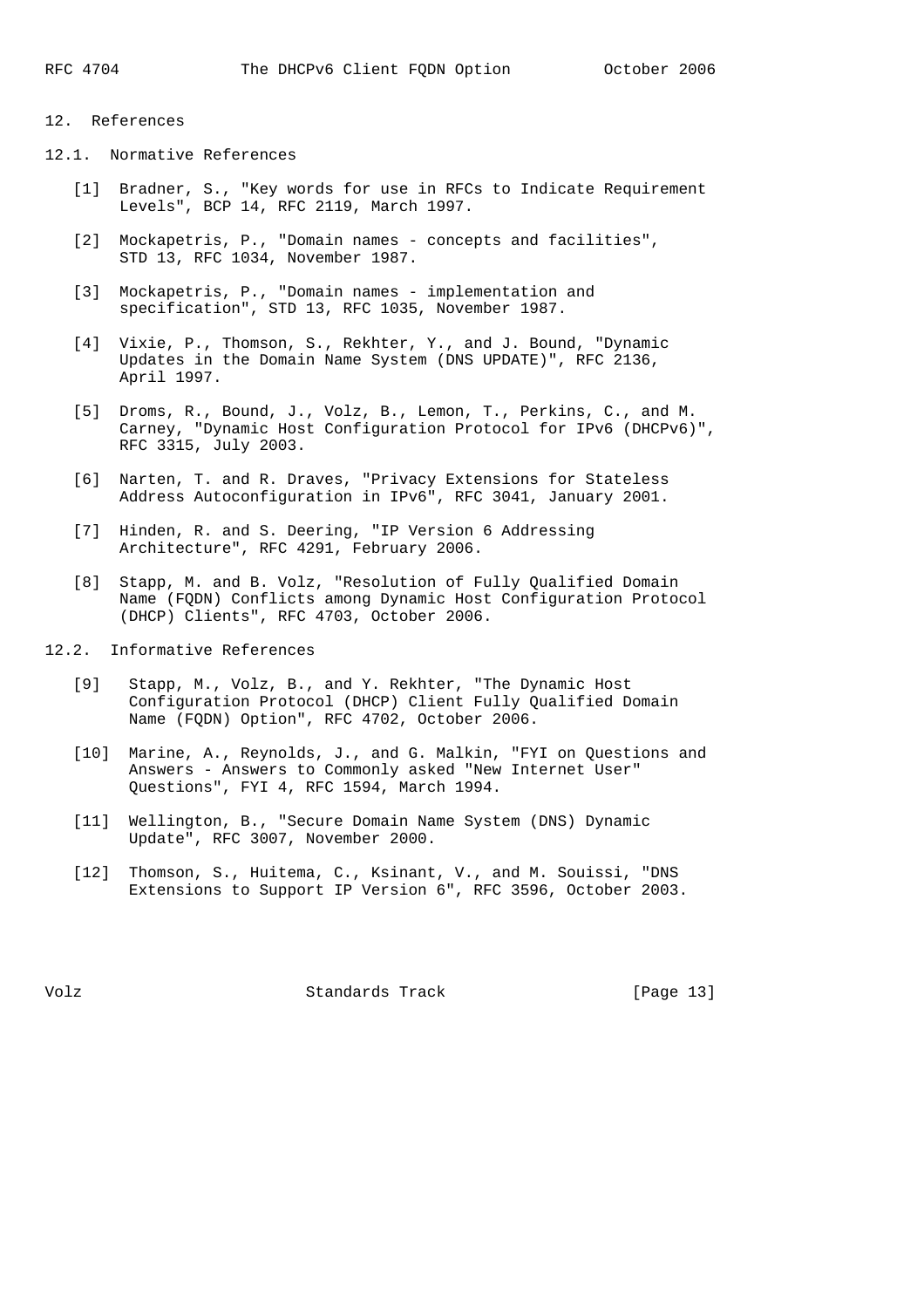- [13] Ohta, M., "Incremental Zone Transfer in DNS", RFC 1995, August 1996.
- [14] Vixie, P., "A Mechanism for Prompt Notification of Zone Changes (DNS NOTIFY)", RFC 1996, August 1996.

Author's Address

 Bernard Volz Cisco Systems, Inc. 1414 Massachusetts Ave. Boxborough, MA 01719 USA

 Phone: +1 978 936 0382 EMail: volz@cisco.com

Volz Standards Track [Page 14]